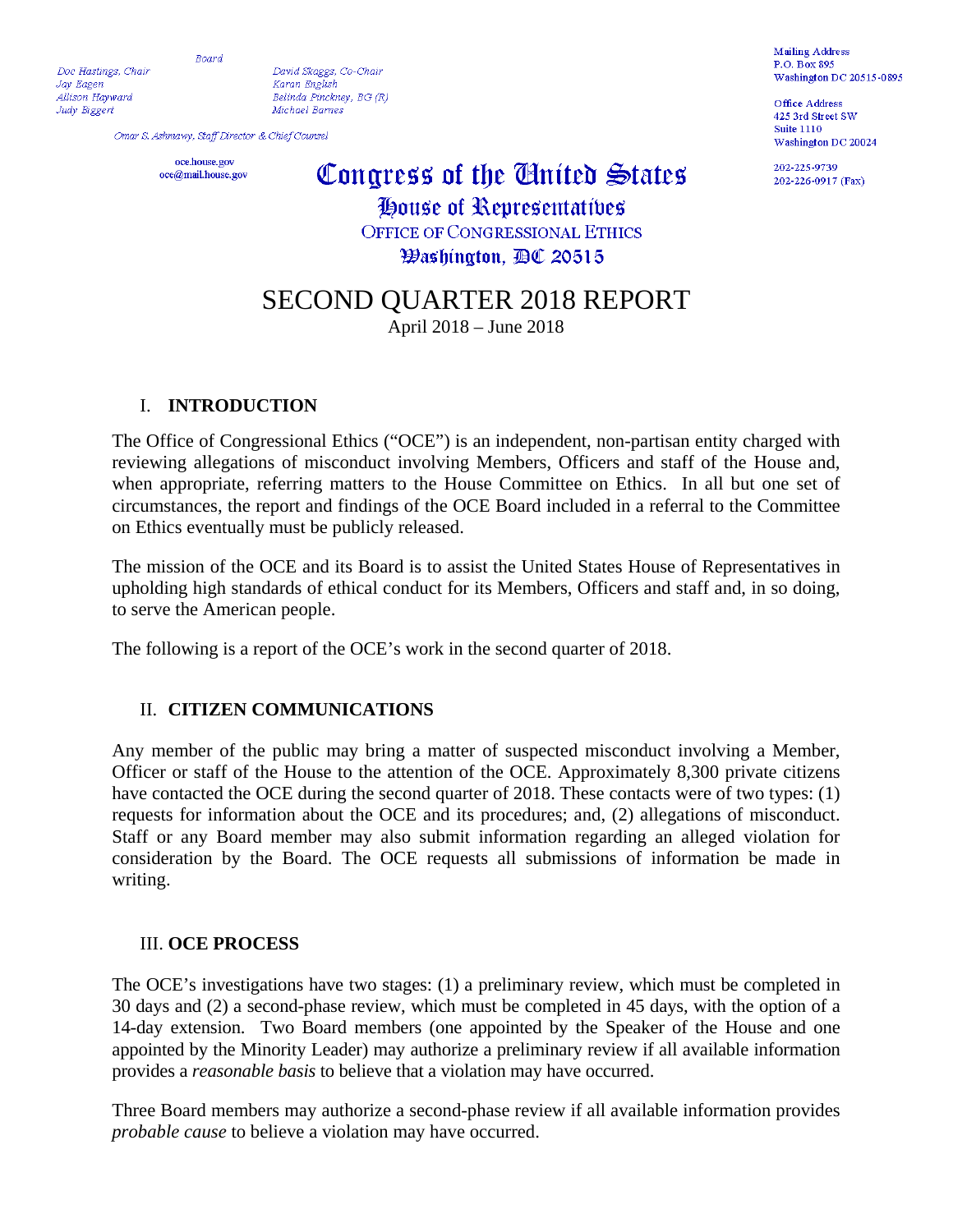A decision to undertake a preliminary review or second-phase review should not be misconstrued. Historically, the majority of reviews have resulted in termination or dismissal of the matter.

At the end of a second-phase review, the Board must recommend to the Committee on Ethics either that the matter warrants further review by the Committee on Ethics or that the Committee on Ethics should dismiss the matter. The standard of proof generally required under OCE Rules to refer a matter to the Committee on Ethics for further review is *substantial reason* to believe a violation may have occurred. A recommendation for further review does not constitute a determination that a violation occurred. Similarly, a recommendation for dismissal does not constitute a determination that a violation did not occur, but only that the information available to the OCE does not provide a substantial reason to believe a violation occurred or, in some cases, that the conduct at issue falls outside of the OCE's jurisdiction.

The OCE is not authorized to sanction Members, officers or employees of the House or to recommend any sanctions. The Committee on Ethics has the exclusive authority to determine if a violation has occurred and, if so, what sanction may be in order. When it makes its recommendation, the OCE Board may also transmit to the Committee on Ethics findings that include, among other things, findings of fact and citations to laws, rules or regulations that may have been violated. A chart depicting the OCE's review process is available on the OCE website at http://oce.house.gov.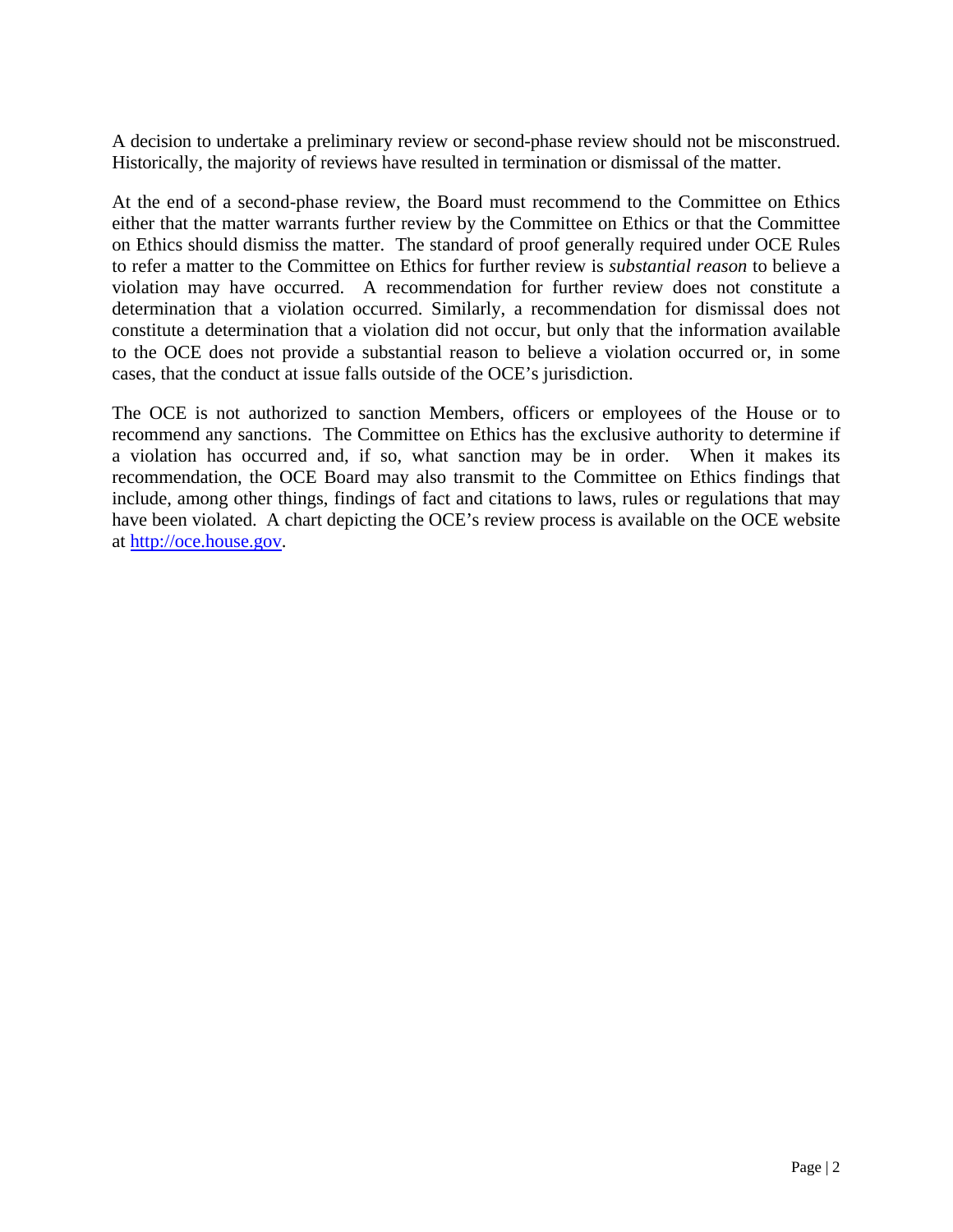### IV. **BOARD ACTIONS**

The following is a statistical summary of the Board's actions in the second quarter of 2018.

| <b>Type of</b><br><b>Action</b><br><b>Date</b> | Commence<br>Preliminary<br>Review | Matter<br>Terminated | Commence<br>Phase II<br>Review | Commence<br>Phase II<br>Review<br>Extension | Transmit<br>Referral<br>for<br>Review | Transmit<br>Referral<br>for<br>Dismissal |
|------------------------------------------------|-----------------------------------|----------------------|--------------------------------|---------------------------------------------|---------------------------------------|------------------------------------------|
| April 6                                        | $\overline{0}$                    | $\overline{0}$       | $\mathbf{1}$                   | $\boldsymbol{0}$                            | $\overline{0}$                        | $\overline{0}$                           |
| April 11                                       | 5                                 | $\overline{0}$       | $\boldsymbol{0}$               | $\overline{0}$                              | $\overline{0}$                        | $\overline{0}$                           |
| April 16                                       | $\boldsymbol{0}$                  | $\mathbf{0}$         | $\overline{0}$                 | $\boldsymbol{0}$                            | $\overline{2}$                        | $\overline{0}$                           |
| May 10                                         | $\overline{0}$                    | $\overline{2}$       | $\boldsymbol{0}$               | $\overline{0}$                              | $\overline{0}$                        | $\overline{0}$                           |
| May 11                                         | $\mathbf{1}$                      | $\boldsymbol{0}$     | 3                              | $\boldsymbol{0}$                            | $\overline{0}$                        | $\overline{0}$                           |
| May 15                                         | $\overline{0}$                    | $\overline{0}$       | $\boldsymbol{0}$               | $\boldsymbol{0}$                            | $\boldsymbol{0}$                      | $\mathbf{1}$                             |
| May 21                                         | $\boldsymbol{0}$                  | $\boldsymbol{0}$     | $\boldsymbol{0}$               | $\mathbf{1}$                                | $\overline{0}$                        | $\overline{0}$                           |
| June 9                                         | $\mathbf{1}$                      | $\overline{0}$       | $\overline{0}$                 | $\overline{0}$                              | $\overline{0}$                        | $\overline{0}$                           |
| June 10                                        | $\overline{0}$                    | $\overline{0}$       | 1 <sup>1</sup>                 | $\overline{0}$                              | $\overline{0}$                        | $\overline{0}$                           |
| June 25                                        | $\boldsymbol{0}$                  | $\overline{0}$       | $\boldsymbol{0}$               | 3 <sup>2</sup>                              | $\boldsymbol{0}$                      | $\overline{0}$                           |
| <b>Total for</b><br>Quarter                    | 7                                 | $\overline{2}$       | 5                              | $\overline{\mathbf{4}}$                     | $\overline{2}$                        | $\mathbf{1}$                             |
| Total for 115 <sup>th</sup><br><b>Congress</b> | 23                                | 7                    | 15                             | 10                                          | 8                                     | $\overline{2}$                           |

<sup>&</sup>lt;sup>1</sup> The subject of this review resigned and was no longer subject to Board or Committee jurisdiction.<br><sup>2</sup> The subject of this review resigned and was no longer subject to Board or Committee jurisdiction